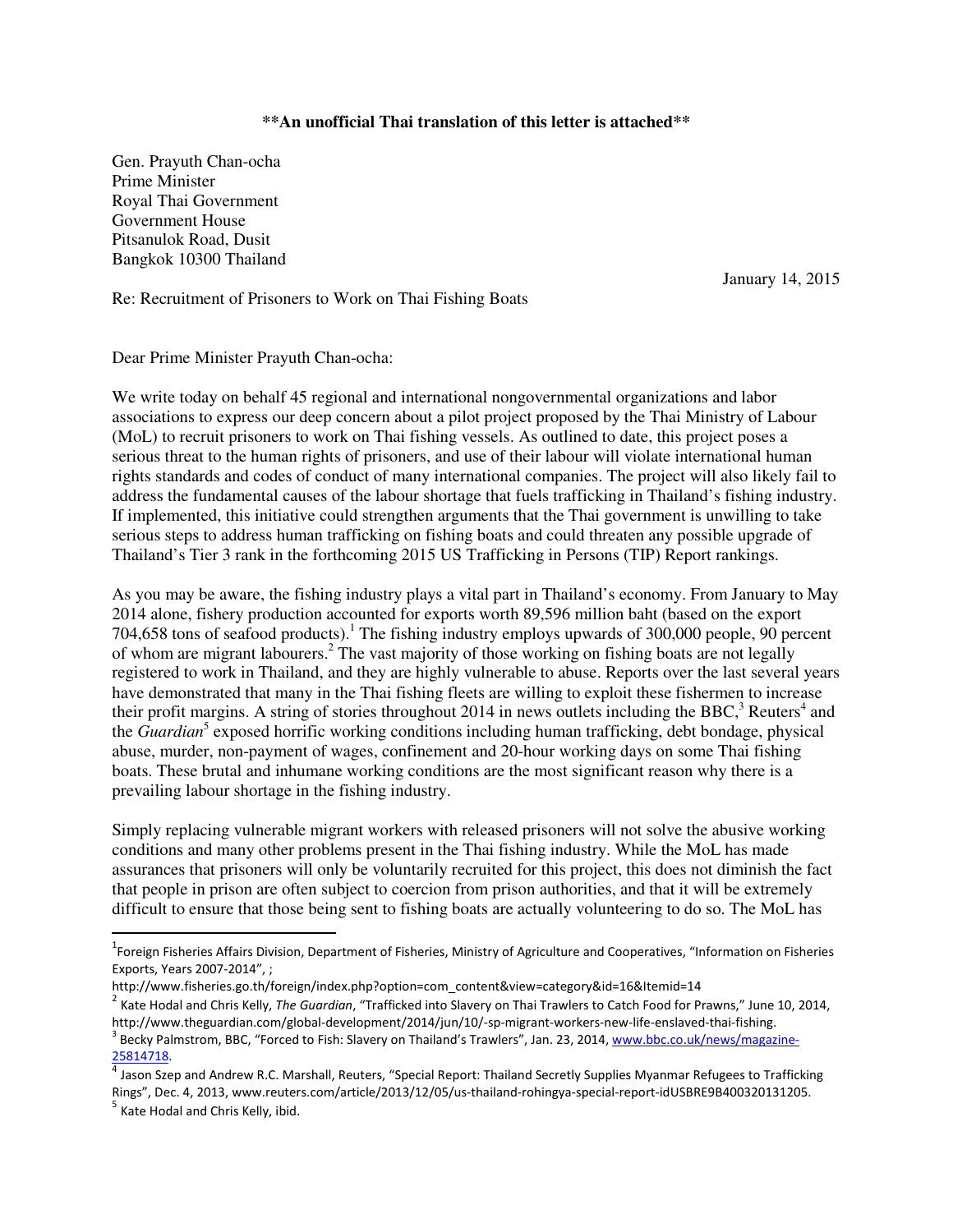also repeatedly demonstrated that it cannot effectively monitor conditions of work and timely payment of wages on Thai fishing vessels, and has done little to effectively rectify this regulatory deficiency. Thus, the Thai government is not in a position to fulfill the MoL's claims that prisoners placed on these ships will be treated in line with Thai labour law, nor can it provide reasonable assurances that these prisoners will not end up in conditions of forced labour.

Furthermore, prison labour for commercial, for-profit purposes is a violation of international norms and standards. Under the United Nations Standard Minimum Rules for the Treatment of Prisoners, adopted by the U.N. as guidance, prison labour must be of a vocational nature, not used as punishment, and prisoners should be allowed to choose the type of work they wish to perform. The work must not be driven by financial motives, and no prisoner should be forced to work for private entities. In addition, International Labour Organization Convention No. 29 on Forced Labour, which Thailand has ratified, states that prison labour for private entities may be only undertaken by consent of the prisoner. Though the details of the plan proposed by the MoL have not been made public, it would apparently violate these rights standards given the lack of choices for prisoners to work other than on fishing boats, and the clear for-profit motives of Thai fishing boat owners.

The reputation of the Thai fishing industry is already suffering from critical coverage by the international media that has documented the use of forced labour and human trafficking. International and Thai companies buying Thai seafood have had to increase their scrutiny over their purchases of seafood originating in Thailand to try and avoid buying products produced by forced labour, and some international companies have already decided simply not to source seafood from Thailand rather than deal with that risk.

This ill-advised and rights-threatening program to place prisoners on fishing boats will significantly add to the bad reputation of Thailand's seafood products. If the program goes forward, international companies buying Thai seafood will face both new reputational hazards with consumers, and increased scrutiny from government regulators tasked with preventing imports of goods made with forced labour.

Major Western retailers are unlikely to want to purchase products sourced or made with prison labour and can be expected to order their purchasing agents to avoid any products from boats tainted by this prison work program. Negative publicity may taint the entire fishing industry further, beyond those vessels with prisoners working on board.

If this program goes forward, we will raise our concerns with the United States Department of State as it considers how to assess Thailand's performance on trafficking in persons (TIP) in the coming months. As you know, abuses in the seafood industry were one of the primary reasons Thailand was downgraded in the State Department's annual TIP report to Tier 3 in 2014. This prison labour program will be another black mark on Thailand's record, indicating Thailand is failing to tackle abuses and forced labour in the Thai fishing fleets.

The Thai government should recognize the only way to address the labour shortage on Thai fishing vessels is to make enforcement of labour laws on fishing boats a priority and improve conditions so that the sector can attract workers to voluntarily work on the boats. Such a policy and course of action would provide positive outcomes for all stakeholders: fishermen are assured their rights will be respected, Thai industry can count on a steady supply of workers, and Western seafood buyers can rest assured that their supply chain is not blighted by forced labour. The Thai government should realize that the prison labour scheme will lead in precisely the opposite direction of these possible positive outcomes.

In conclusion, the Thai government should immediately and unequivocally end any further consideration of a policy to place prisoners as workers on Thai fishing fleets, and terminate all steps by the Ministry of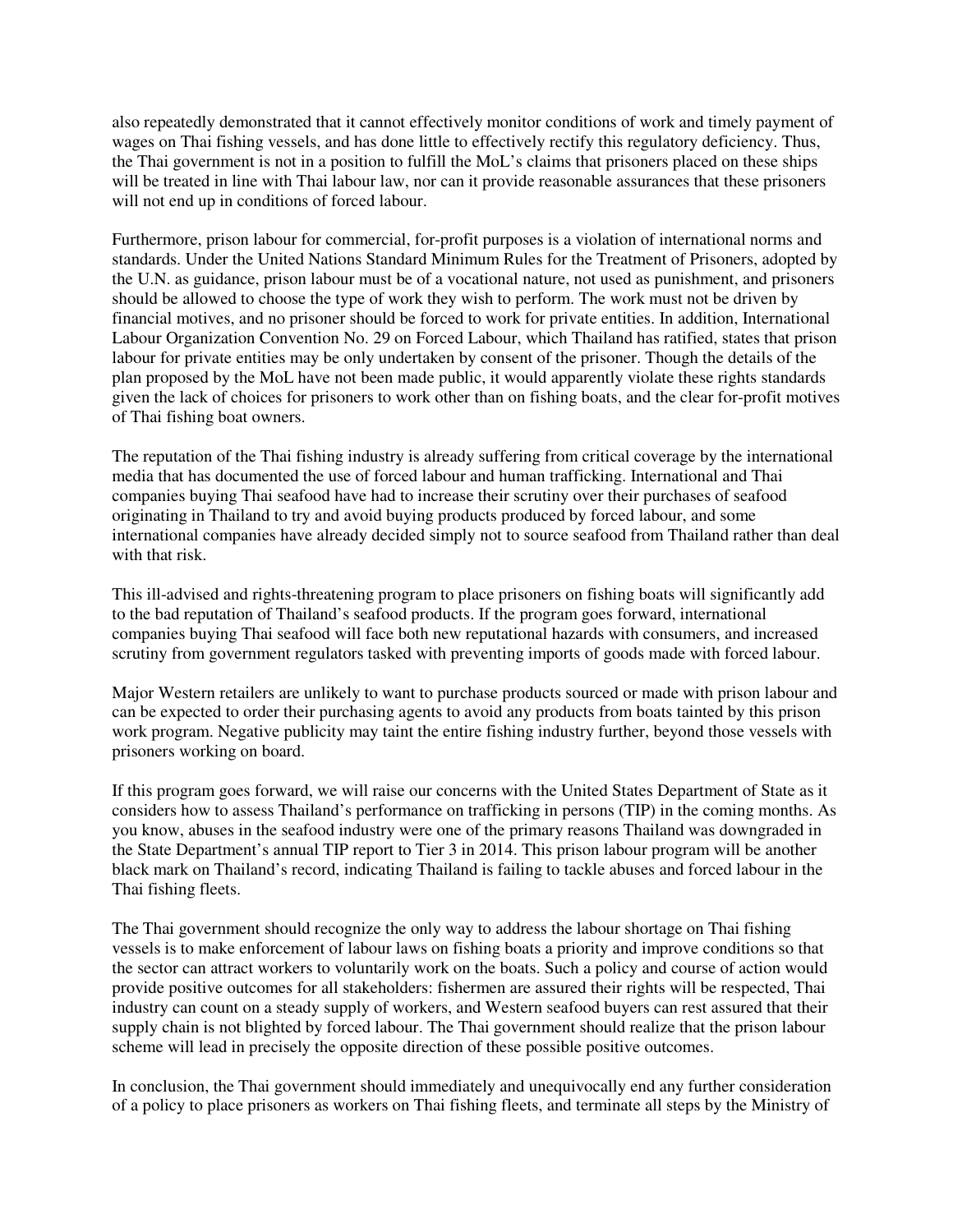Labour and the Ministry of Justice to implement such a pilot program. By doing so, the Thai government will protect the Thai seafood industry as a major export sector while at the same time hopefully making it possible to move toward a future where the rights of all workers on Thai fishing boats are fully respected and human trafficking is eradicated.

Sincerely,

| <b>International Organizations</b> |                                                        |                                                                                                                                  |
|------------------------------------|--------------------------------------------------------|----------------------------------------------------------------------------------------------------------------------------------|
| 1.                                 | <b>Business &amp; Human Rights<br/>Resource Centre</b> | Business and Human Rights Resource Centre                                                                                        |
| 2.                                 | <b>FORTIFY</b><br>RIGHTS                               | Fortify Rights                                                                                                                   |
| 3.                                 | HUMAN<br>RIGHTS<br>AT SEA                              | Human Rights at Sea                                                                                                              |
| 4.                                 |                                                        | Human Rights Watch                                                                                                               |
| 5.                                 | <b>ITUC CSI IGB</b>                                    | International Trade Union Confederation (ITUC)                                                                                   |
| 6.                                 | <b>IUF</b><br>UITA<br>IUL                              | The International Union of Food, Agricultural, Hotel,<br>Restaurant, Catering, Tobacco and Allied Workers'<br>Associations (IUF) |
| 7.                                 | <b>MIGRANT FORU</b>                                    | Migrant Forum in Asia                                                                                                            |
| 8.                                 | <b>Sum</b><br><b>Of</b><br>Us                          | SumOfUs                                                                                                                          |
| 9.                                 |                                                        | <b>Walk Free</b>                                                                                                                 |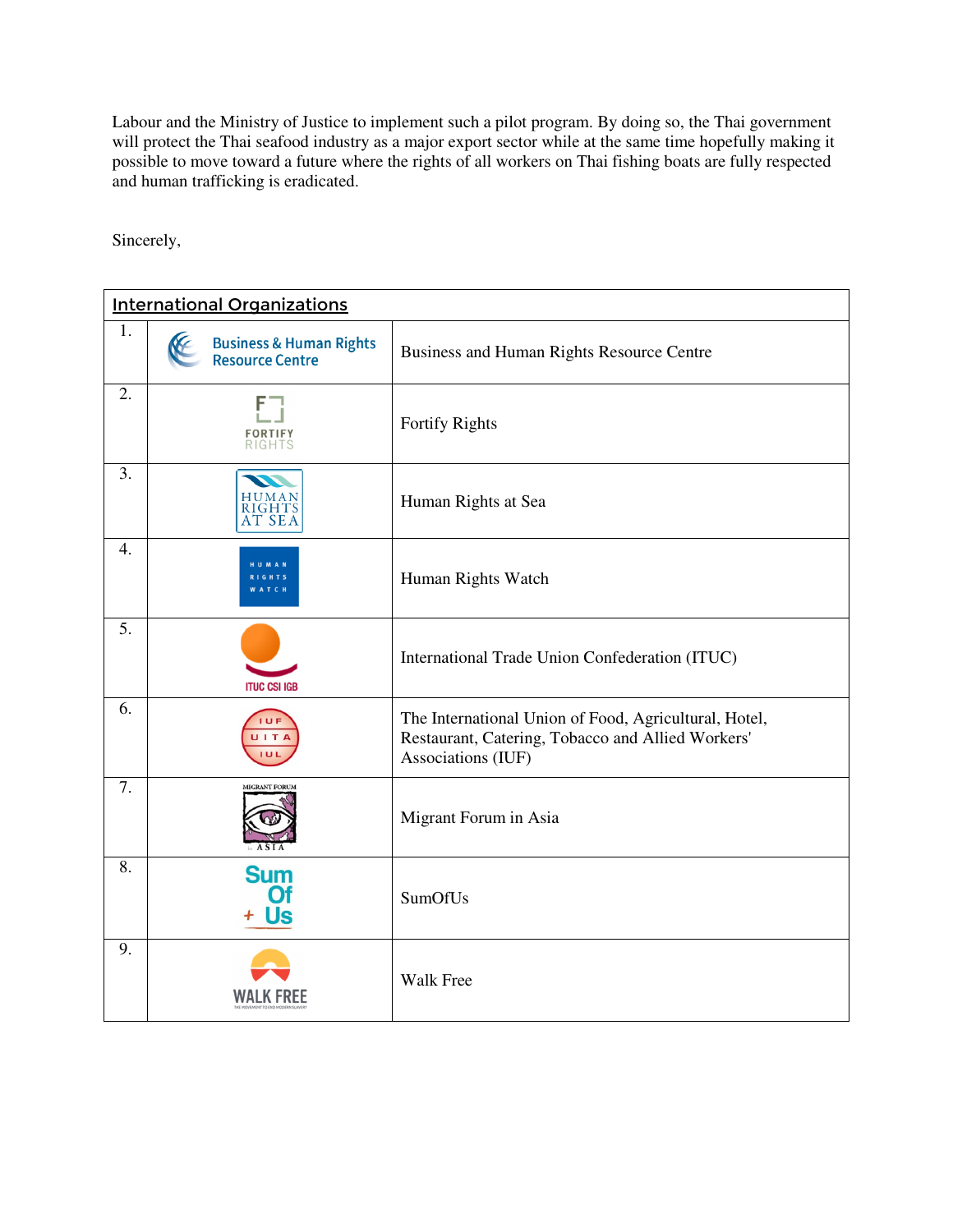|     | Asia/Pacific                                     |                                                                        |
|-----|--------------------------------------------------|------------------------------------------------------------------------|
| 10. | australian council of trade unions               | Australian Council of Trade Unions (ACTU)                              |
| 11. |                                                  | Cambodian Center for The Protection of Children's Rights               |
| 12. |                                                  | Chab Dai Coalition, Cambodia                                           |
| 13. |                                                  | Community Legal Education Center, Cambodia                             |
| 14. |                                                  | Community Resource Centre, Thailand                                    |
| 15. | <b>មុទ្ធតារ</b> សមជម៌គម្ពស<br>equitable cambodia | Equitable Cambodia                                                     |
| 16. | GREENPEACE                                       | Greenpeace Southeast Asia                                              |
| 17. | whole journey<br>the                             | HAGAR, Cambodia                                                        |
| 18. |                                                  | Healthcare Center for Children, Cambodia                               |
| 19. |                                                  | Humanitarian Organisation for Migration Economics (HOME),<br>Singapore |
| 20. |                                                  | Human Rights and Development Foundation, Thailand                      |
| 21. | <b>Kontras</b>                                   | KontraS, Indonesia                                                     |
| 22. | <b>Labour Rights Promot</b>                      | Labour Rights Promotion Network Foundation (LPN)                       |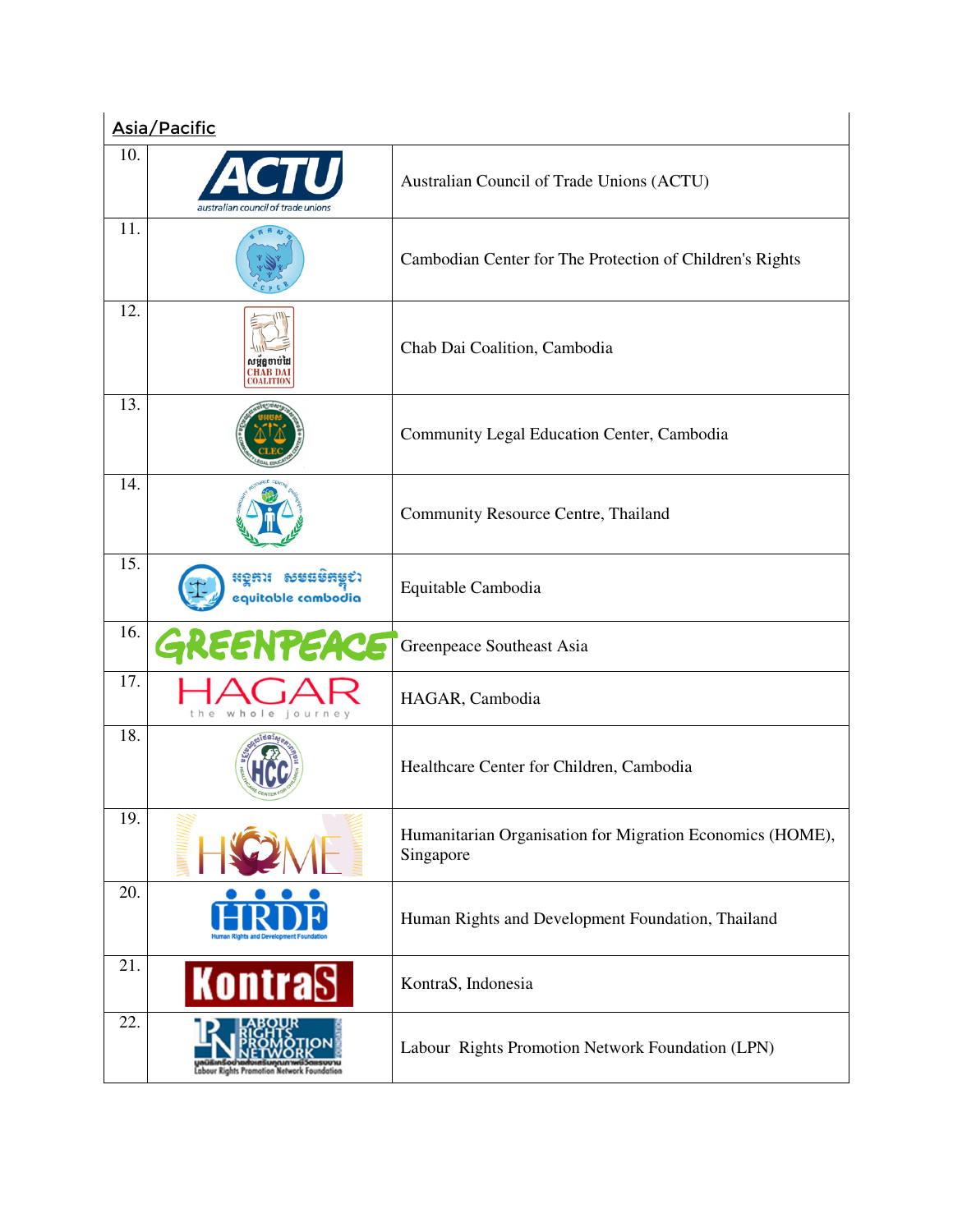| 23. |                                                                      | LBH Jakarta, Indonesia                                                 |
|-----|----------------------------------------------------------------------|------------------------------------------------------------------------|
| 24. |                                                                      | Migrant Workers Rights Network, Thailand                               |
| 25. |                                                                      | National Council of Jewish Women of Australia (Victoria)               |
| 26. |                                                                      | SEALawyers                                                             |
| 27. | <b>SLAVEFREESEAS</b>                                                 | Slave Free Seas, New Zealand                                           |
| 28. |                                                                      | State Enterprises Workers' Relations Confederation (SERC),<br>Thailand |
| 29. |                                                                      | Thai Labour Solidarity Committee (TLSC)                                |
| 30. | <b>TCFSUA</b><br>Textile Clothing & Footwear Union of Australia      | Textile Clothing and Footwear Union of Australia                       |
| 31. | <b>Uniting Church in Australia</b><br>SYNOD OF VICTORIA AND TASMANIA | Uniting Church in Australia, Synod of Victoria and Tasmania            |

| <b>North America</b> |                |                                                                                                   |
|----------------------|----------------|---------------------------------------------------------------------------------------------------|
| 32.                  | <b>AFL-CIO</b> | American Federation of Labor and Congress of Industrial<br>Organizations (AFL-CIO), United States |
| 33.                  | AS7            | Coalition to Abolish Slavery & Trafficking (CAST), United<br><b>States</b>                        |
| 34.                  |                | Fair World Project, United States                                                                 |